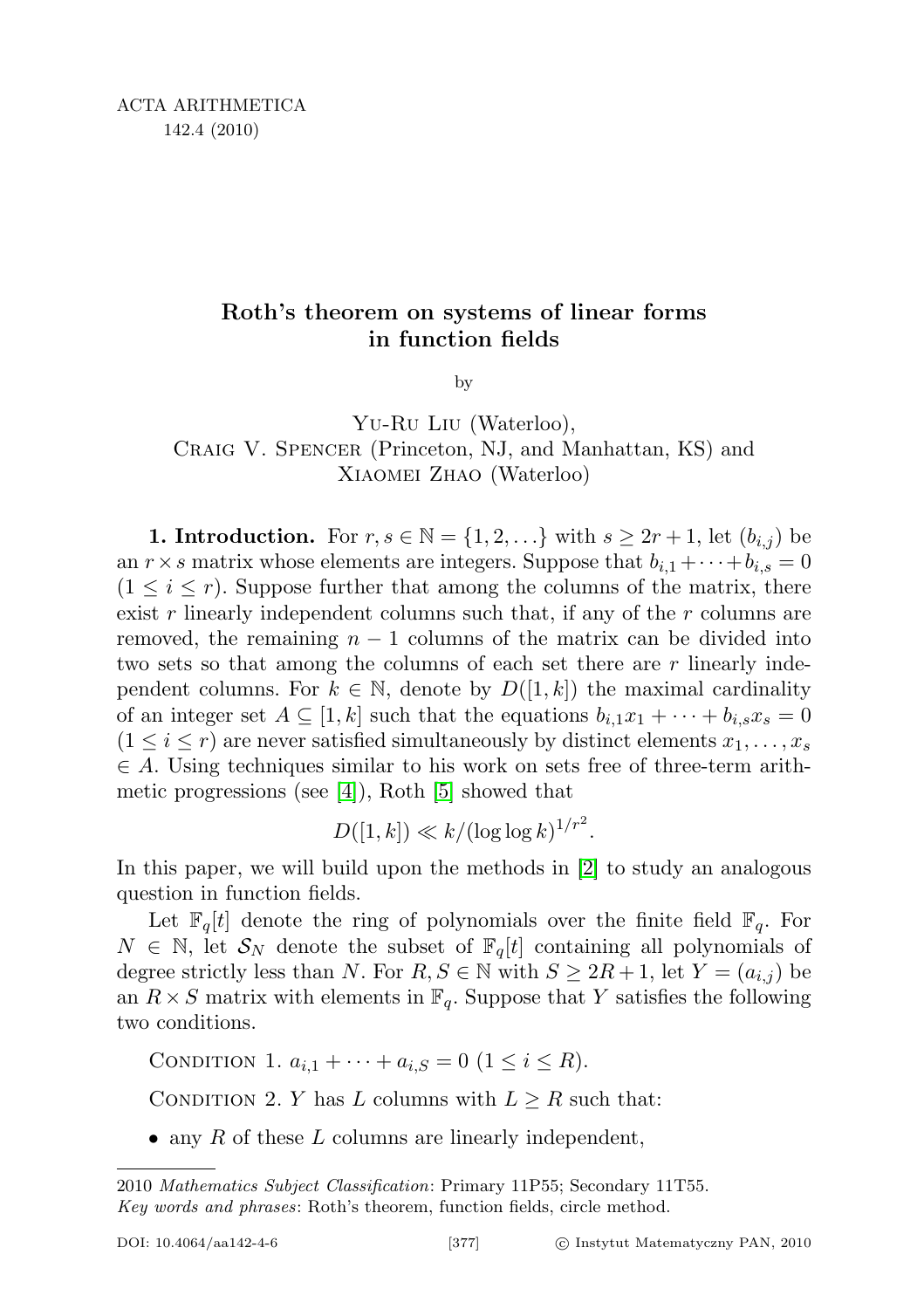- after removing any  $L R + 1$  of these L columns from Y, we can find two disjoint sets of  $R$  linearly independent columns among the remaining  $S - L + R - 1$  columns,
- without loss of generality, we may assume that these  $L$  columns are the first  $L$  columns of  $Y$ .

<span id="page-1-0"></span>Consider the system of equations

$$
(1.1) \t a_{i,1}x_1 + \cdots + a_{i,S}x_S = 0 \t (1 \le i \le R).
$$

Let  $D_Y(\mathcal{S}_N)$  denote the maximal cardinality of a set  $A \subseteq \mathcal{S}_N$  for which the equations in [\(1.1\)](#page-1-0) are never satisfied simultaneously by distinct elements  $x_1, \ldots, x_S \in A$ . We write |V| for the cardinality of a set V. In this paper, we employ a variant of the Hardy–Littlewood circle method for  $\mathbb{F}_q[t]$  to prove the following result.

<span id="page-1-1"></span>THEOREM 1.1. Assume that Y satisfies Conditions 1 and 2. There exists an effectively computable constant  $C = C(Y) > 0$  such that for  $N \in \mathbb{N}$ ,

$$
D_Y(\mathcal{S}_N) \le q^N \bigg(\frac{C}{N}\bigg)^{(L-R+1)/R}.
$$

We note that the assumptions in Condition 2 are more general than the corresponding assumptions in [\[5\]](#page-9-1). Thus, in the special case when  $L = R$ , we can derive from Theorem [1.1](#page-1-1) a function field analogue of Roth's theorem. In addition, on rewriting the upper bound we obtain in Theorem [1.1](#page-1-1) as

$$
D_Y(\mathcal{S}_N) \ll \frac{|\mathcal{S}_N|}{(\log_q |\mathcal{S}_N|)^{(L-R+1)/R}},
$$

we observe that this result is much sharper than its integer analogue. Our improvement comes from a better estimate of an exponential sum in  $\mathbb{F}_q[t]$ than in  $\mathbb Z$  (see Lemma [2.4\)](#page-4-0).

One can also obtain from Theorem [1.1](#page-1-1) some information about irreducible polynomials. Let  $\mathcal{P}_N$  denote the set of all monic irreducible polynomials in  $\mathbb{F}_q[t]$  of degree strictly less than N, and let  $A_N$  denote a subset of  $\mathcal{P}_N$ . By the prime number theorem for  $\mathbb{F}_q[t]$  (see [\[3,](#page-9-3) Theorem 2.2]), we have  $|\mathcal{P}_N| \asymp q^N/N$ . If  $L+1 > 2R$ , Theorem [1.1](#page-1-1) implies that there exists a positive constant  $E(Y)$  such that whenever

$$
\frac{|A_N|}{|\mathcal{P}_N|} \ge \frac{E(Y)}{N^{(L-2R+1)/R}},
$$

then [\(1.1\)](#page-1-0) has a solution with distinct elements  $x_1, \ldots, x_S \in A_N$ .

We conclude this section by introducing the Fourier analysis of  $\mathbb{F}_q[t]$ . Let  $\mathbb{K} = \mathbb{F}_q(t)$  be the field of fractions of  $\mathbb{F}_q[t]$ , and let  $\mathbb{K}_{\infty} = \mathbb{F}_q((1/t))$  be the completion of K at  $\infty$ . We may write each element  $\alpha \in K_{\infty}$  in the shape  $\alpha = \sum_{i \leq v} a_i t^i$  for some  $v \in \mathbb{Z}$  and  $a_i = a_i(\alpha) \in \mathbb{F}_q$   $(i \leq v)$ . If  $a_v \neq 0$ , we define ord  $\alpha = v$ . We adopt the convention that ord  $0 = -\infty$ . Also, it is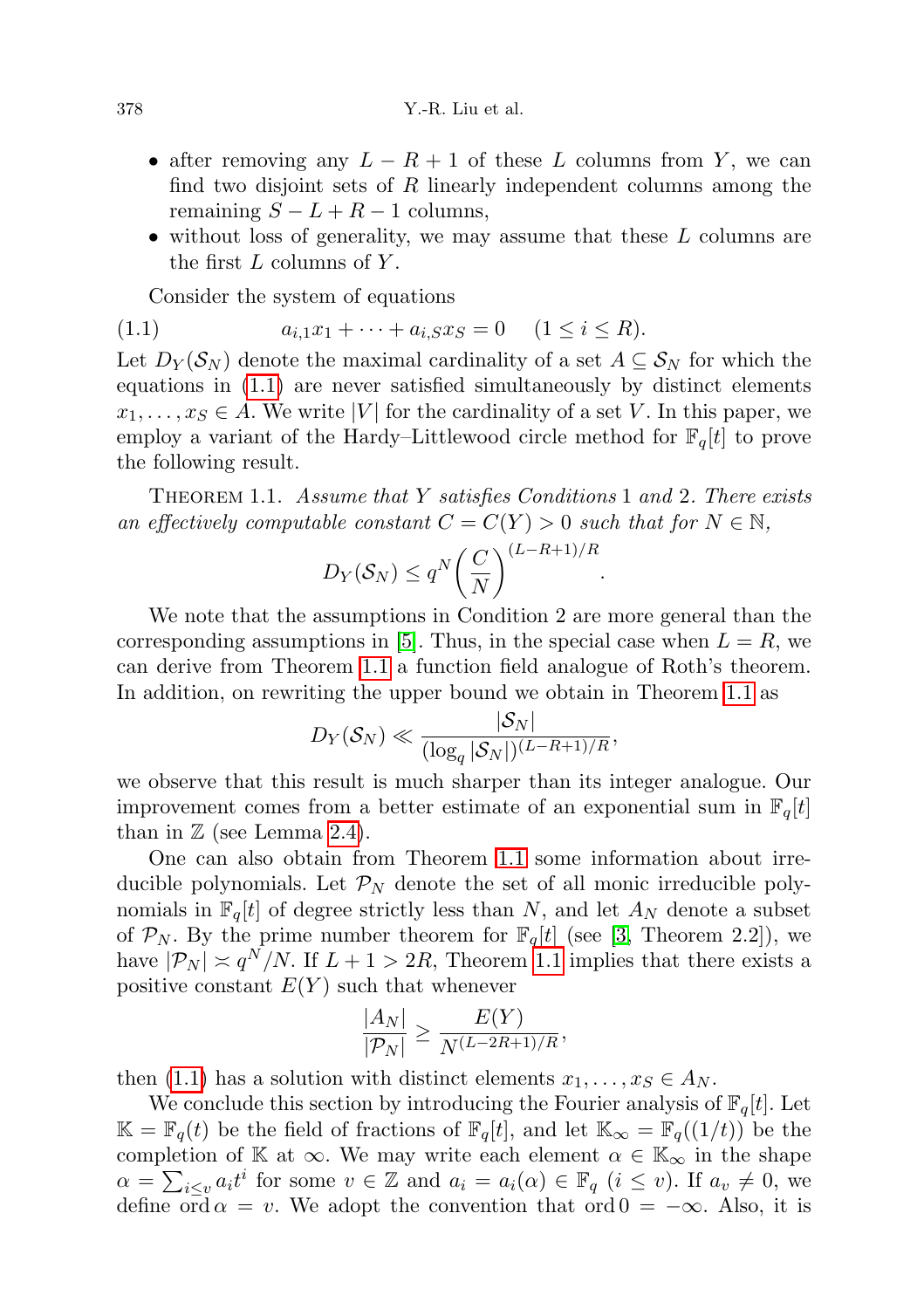often convenient to refer to  $a_{-1}$  as being the residue of  $\alpha$ , denoted by res $\alpha$ . Consider the compact additive subgroup  $\mathbb{T}$  of  $\mathbb{K}_{\infty}$  defined by  $\mathbb{T} = {\alpha \in \mathbb{C}}$  $\mathbb{K}_{\infty}$  ord  $\alpha < 0$ . Given any Haar measure  $d\alpha$  on  $\mathbb{K}_{\infty}$ , we normalize it in such a manner that  $\int_{\mathbb{T}} 1 d\alpha = 1$ . We now extend the measure to  $\mathbb{K}_{\infty}^R$  by the standard product measure. Thus, if  $\mathfrak{M}$  is the subset of  $\mathbb{K}_{\infty}^{R}$  defined by

$$
\mathfrak{M} = \{ \boldsymbol{\alpha} = (\alpha_1, \dots, \alpha_R) \in \mathbb{K}_{\infty}^R \mid \text{ord } \alpha_i < -N \ (1 \leq i \leq R) \},
$$

then the measure of  $\mathfrak{M}$ , written mes $(\mathfrak{M})$ , is equal to  $q^{-NR}$ .

We are now equipped to define the exponential function on  $\mathbb{F}_q[t]$ . Suppose that the characteristic of  $\mathbb{F}_q$  is p. Let  $e(z)$  denote  $e^{2\pi i z}$ , and let  $\overline{\text{tr}} : \mathbb{F}_q \to \mathbb{F}_p$ denote the familiar trace map. There is a non-trivial additive character  $e_q : \mathbb{F}_q \to \mathbb{C}^\times$  defined for each  $a \in \mathbb{F}_q$  by taking  $e_q(a) = e(\text{tr}(a)/p)$ . This character induces a map  $e : \mathbb{K}_{\infty} \to \mathbb{C}^{\times}$  by defining, for each element  $\alpha \in \mathbb{K}_{\infty}$ , the value of  $e(\alpha)$  to be  $e_q(\text{res }\alpha)$ . The orthogonality relation underlying the Fourier analysis of  $\mathbb{F}_q[t]$ , established in [\[1,](#page-9-4) Lemma 1], takes the shape

$$
\int_{\mathbb{T}} e(h\alpha) d\alpha = \begin{cases} 1 & \text{when } h = 0, \\ 0 & \text{when } h \in \mathbb{F}_q[t] \setminus \{0\}. \end{cases}
$$

Therefore, for  $(h_1, \ldots, h_R) \in \mathbb{F}_q[t]^R$  and  $\boldsymbol{\alpha} = (\alpha_1, \ldots, \alpha_R) \in \mathbb{K}_{\infty}^R$ , we have

<span id="page-2-0"></span>(1.2) 
$$
\int_{\mathbb{T}^R} e(h_1 \alpha_1 + \dots + h_R \alpha_R) d\alpha = \prod_{i=1}^R \int_{\mathbb{T}} e(h_i \alpha_i) d\alpha_i
$$

$$
= \begin{cases} 1 & \text{when } h_j = 0 \ (1 \le j \le R), \\ 0 & \text{otherwise.} \end{cases}
$$

2. Proof of Theorem [1.1.](#page-1-1) For  $R, S \in \mathbb{N}$  with  $S \geq 2R + 1$ , let  $Y = (a_{i,j}) \in \mathbb{F}_q^{R \times S}$  satisfy Conditions 1 and 2. For  $N \in \mathbb{N}$ , let  $D_Y(\mathcal{S}_N)$ be defined as in Section [1.](#page-2-0) Write  $d_Y(N) = D_Y(\mathcal{S}_N)/q^N$ . For convenience, in what follows, we will write  $D(S_N)$  in place of  $D_Y(S_N)$  and  $d(N)$  in place of  $d_Y(N)$ . Hence, to prove Theorem [1.1,](#page-1-1) it is equivalent to show that  $d(N) \leq (C/N)^{(L-R+1)/R}.$ 

For a set  $A \subseteq S_N$ , let  $T(A) = T_Y(A)$  denote the number of solutions of [\(1.1\)](#page-1-0) with  $x_i \in A$  (1  $\leq i \leq S$ ). Let  $1_A$  be the characteristic function of A, i.e.,  $1_A(x) = 1$  if  $x \in A$  and  $1_A(x) = 0$  otherwise. For  $1 \leq j \leq S$  and  $\boldsymbol{\alpha} = (\alpha_1, \ldots, \alpha_R) \in \mathbb{K}_{\infty}^R$ , define

$$
F_j(\boldsymbol{\alpha}) = \sum_{x \in A} e((a_{1,j}\alpha_1 + \cdots + a_{R,j}\alpha_R)x).
$$

By  $(1.2)$ , we see that

$$
T(A) = \int_{\mathbb{T}^R} F_1 \cdots F_S(\boldsymbol{\alpha}) \, d\boldsymbol{\alpha}.
$$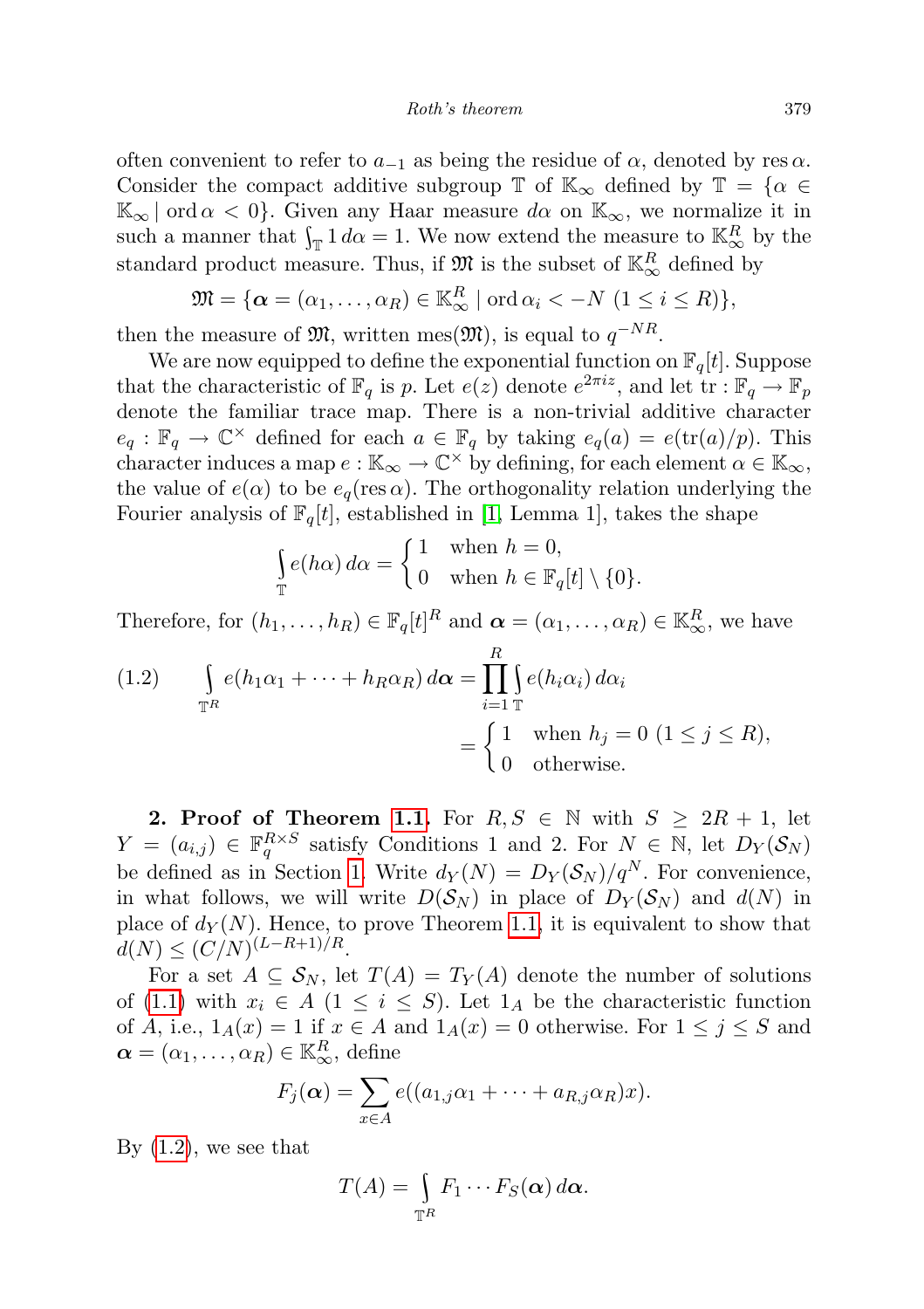We will estimate  $T(A)$  by dividing  $\mathbb{T}^R$  into two parts: the major arc  $\mathfrak{M}$ defined by

<span id="page-3-0"></span>
$$
\mathfrak{M} = \{ (\alpha_1, \dots, \alpha_R) \in \mathbb{K}_{\infty}^R \mid \text{ord } \alpha_i < -N \ (1 \leq i \leq R) \}
$$

and the *minor* arc  $\mathfrak{m} = \mathbb{T}^R \setminus \mathfrak{M}$ . We have

(2.1) 
$$
T(A) = \int_{\mathfrak{M}} F_1 \cdots F_S(\alpha) d\alpha + \int_{\mathfrak{m}} F_1 \cdots F_S(\alpha) d\alpha.
$$

Before proving Theorem [1.1,](#page-1-1) we will need to obtain bounds on  $T(A)$  and the contributions of the major and minor arcs.

<span id="page-3-1"></span>LEMMA 2.1. Suppose that  $Y \in \mathbb{F}_q^{R \times S}$  satisfies Condition 2. Suppose also that  $A \subseteq S_N$  is a set for which the equations in [\(1](#page-1-0).1) are never satisfied simultaneously by distinct elements  $x_1, \ldots, x_S \in A$ . Then

$$
T(A) \le C_1 |A|^{S-R-1},
$$

where  $C_1 = C_1(Y) = {S_2 \choose 2}$  $\binom{S}{2}$  .

Proof. We have

$$
T(A) = |\{\mathbf{x} \in A^S \mid Y\mathbf{x} = \mathbf{0}\}|.
$$

Since  $A \subseteq S_N$  is such that the equations in [\(1.1\)](#page-1-0) are never satisfied simultaneously by distinct elements  $x_1, \ldots, x_s \in A$ , whenever  $Y$ **x** = **0** for some  $\mathbf{x} \in A^S$ , there exist distinct elements  $i, j \in \{1, ..., S\}$  with  $x_i = x_j$ . Fix one of the  $C_1$  choices of  $\{i, j\}$ . Let  $Y_1$  be the matrix obtained from Y by deleting columns  $i, j$ . We consider two cases.

CASE 1:  $\{i, j\} \cap \{1, \ldots, L\} = \emptyset$ . We denote by rk Y<sub>1</sub> the rank of the matrix  $Y_1$ . By Condition 2, we have rk  $Y_1 = R$ . It follows that

$$
|\{\mathbf{x} \in A^S \mid x_i = x_j \text{ and } Y\mathbf{x} = \mathbf{0}\}| \leq |A|^{S-R-1}.
$$

CASE 2:  $\{i, j\} \cap \{1, \ldots, L\} \neq \emptyset$ . Without loss of generality, we may assume that  $i \in \{1, \ldots, L\}$ . By Condition 2, we can find two disjoint subsets I<sub>1</sub> and I<sub>2</sub> of  $\{1, \ldots, S\} \setminus \{i\}$ , each with cardinality R, such that the columns of Y indexed by either set are linearly independent. Since  $I_1 \cap I_2 = \emptyset$ , we may assume that  $j \notin I_1$ . Then  $\{i, j\} \cap I_1 = \emptyset$ . Hence, rk  $Y_1 = R$ , which implies that

$$
|\{\mathbf{x} \in A^S | x_i = x_j \text{ and } Y\mathbf{x} = \mathbf{0}\}| \leq |A|^{S-R-1}.
$$

On recalling the definition of  $C_1$  and combining Cases 1 and 2, the lemma follows.  $\blacksquare$ 

<span id="page-3-2"></span>LEMMA 2.2. Suppose that  $Y \in \mathbb{F}_q^{R \times S}$  and  $A \subseteq \mathcal{S}_N$ . Then  $\overline{\mathbf{S}}$  $F_1 \cdots F_S(\boldsymbol{\alpha}) d\boldsymbol{\alpha} = q^{-NR} |A|^S.$ 

$$
\mathfrak M
$$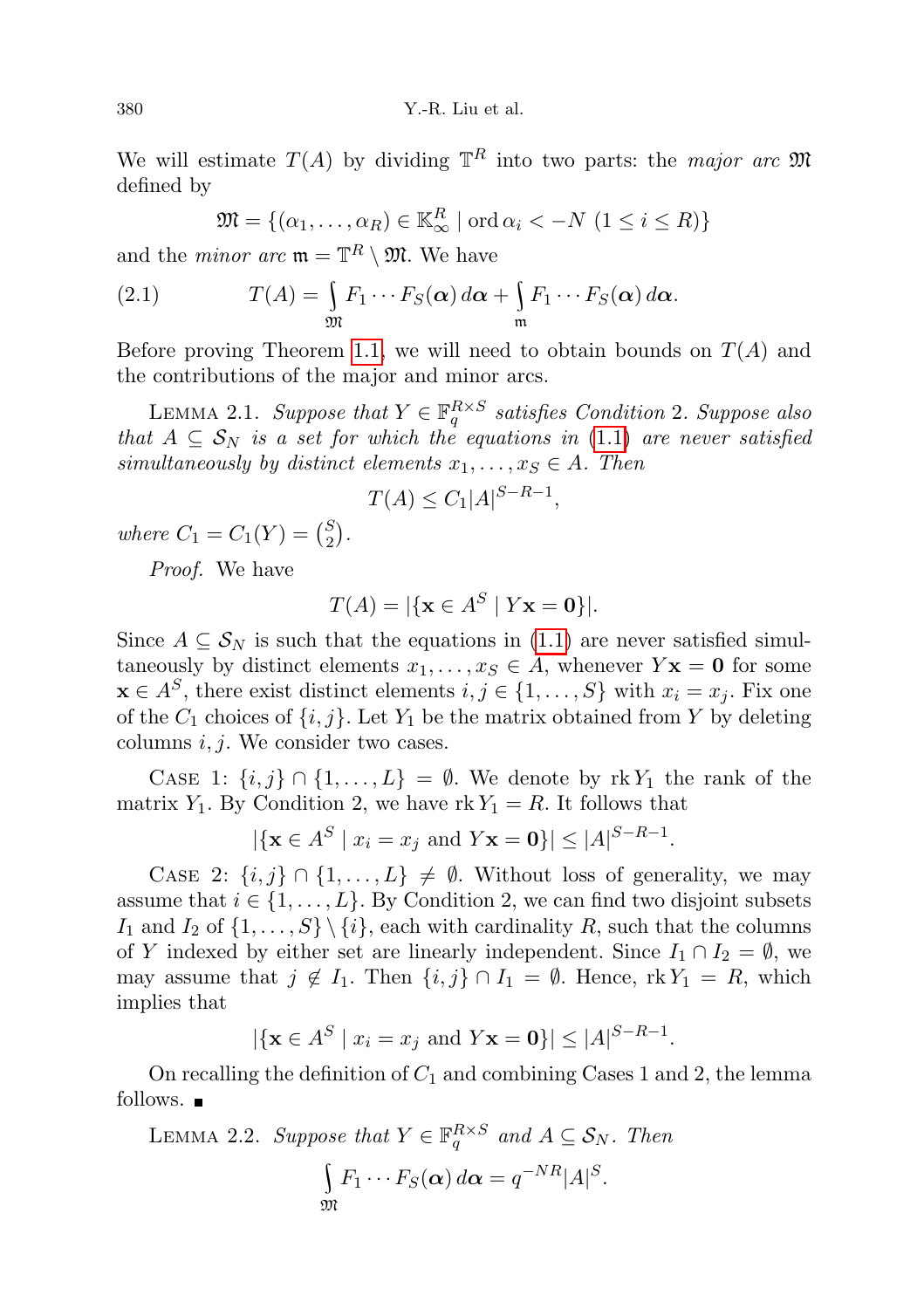*Proof.* For 
$$
1 \le j \le S
$$
,  $\boldsymbol{\alpha} = (\alpha_1, ..., \alpha_R) \in \mathfrak{M}$ , and  $x \in A \subseteq S_N$ , we have  $ord((a_{1,j}\alpha_1 + \cdots + a_{R,j}\alpha_R)x) \le -1 + N + \max_{1 \le i \le R} ord \alpha_i \le -2$ .

Thus,

$$
F_j(\boldsymbol{\alpha}) = \sum_{x \in A} e((a_{1,j}\alpha_1 + \cdots + a_{R,j}\alpha_R)x) = \sum_{x \in A} 1 = |A|.
$$

Therefore, our major arc contribution is

$$
\int_{\mathfrak{M}} F_1 \cdots F_S(\boldsymbol{\alpha}) d\boldsymbol{\alpha} = \text{mes}(\mathfrak{M}) |A|^S = q^{-NR} |A|^S.
$$

<span id="page-4-1"></span>LEMMA 2.3. For  $Y \in \mathbb{F}_q^{R \times S}$  and  $A \subseteq S_N$ , suppose that the columns of Y indexed by  $k_1, \ldots, k_R$  are linearly independent. Then

$$
\int_{\mathbb{T}^R} |F_{k_1}\cdots F_{k_R}(\boldsymbol{\alpha})|^2\,d\boldsymbol{\alpha} = |A|^R.
$$

*Proof.* Let Z denote the matrix  $(a_{i,k_j})_{1 \leq i,j \leq R} \in \mathbb{F}_q^{R \times R}$ . By [\(1.2\)](#page-2-0), we have

$$
\int_{\mathbb{T}^R} |F_{k_1}\cdots F_{k_R}(\boldsymbol{\alpha})|^2 d\boldsymbol{\alpha} = |\{(\mathbf{x}, \mathbf{y}) \in A^R \times A^R | Z\mathbf{x} = Z\mathbf{y}\}|.
$$

Since det  $Z \neq 0$ ,  $Zx = Zy$  if and only if  $x = y$ . Thus,

$$
\int_{\mathbb{T}^R} |F_{k_1} \cdots F_{k_R}(\boldsymbol{\alpha})|^2 d\boldsymbol{\alpha} = |\{(\mathbf{x}, \mathbf{y}) \in A^R \times A^R | \mathbf{x} = \mathbf{y}\}| = |A|^R.
$$

<span id="page-4-0"></span>LEMMA 2.4. Suppose that  $Y \in \mathbb{F}_q^{R \times S}$  satisfies Condition 1. Suppose also that  $A \subseteq S_N$  is a set for which the equations in [\(1](#page-1-0).1) are never satisfied simultaneously by distinct elements  $x_1, \ldots, x_S \in A$ . Then

$$
\sup_{-N \leq \text{ord }\beta < 0} \Big| \sum_{x \in A} e(\beta x) \Big| \leq d(N-1)q^N - |A|.
$$

*Proof.* For  $-N \leq \text{ord } \beta < 0$ , let  $W = W(\beta) = \{y \in S_N : \text{res}(\beta y) = 0\}.$ Since  $-N \leq \text{ord } \beta < 0$ , we can write  $\text{ord } \beta = -l$  and  $\beta = \sum_{j \leq -l} b_j t^j$  with  $-N \leq -l \leq -1$ ,  $b_j \in \mathbb{F}_q$   $(j \leq -l)$ , and  $b_{-l} \neq 0$ . Then the polynomial  $y = c_{N-1}t^{N-1} + \cdots + c_0 \in \mathcal{S}_N$  is in W if and only if

$$
res(\beta y) = b_{-l}c_{l-1} + b_{-l-1}c_l + \cdots + b_{-N}c_{N-1} = 0.
$$

Hence,  $W \simeq \mathbb{F}_q^{N-1}$  as a vector space over  $\mathbb{F}_q$ .

Since  $-N \leq \text{ord } \beta < 0$ , by [\[1,](#page-9-4) Lemma 7], we have

$$
\sum_{\text{ord }x
$$

Therefore,

$$
|W| \left| \sum_{x \in A} e(\beta x) \right| = \Big| \sum_{y \in W} \sum_{\text{ord } x < N} d(N-1)e(\beta x) - \sum_{y \in W} \sum_{\text{ord } x < N} 1_A(x)e(\beta x) \Big|.
$$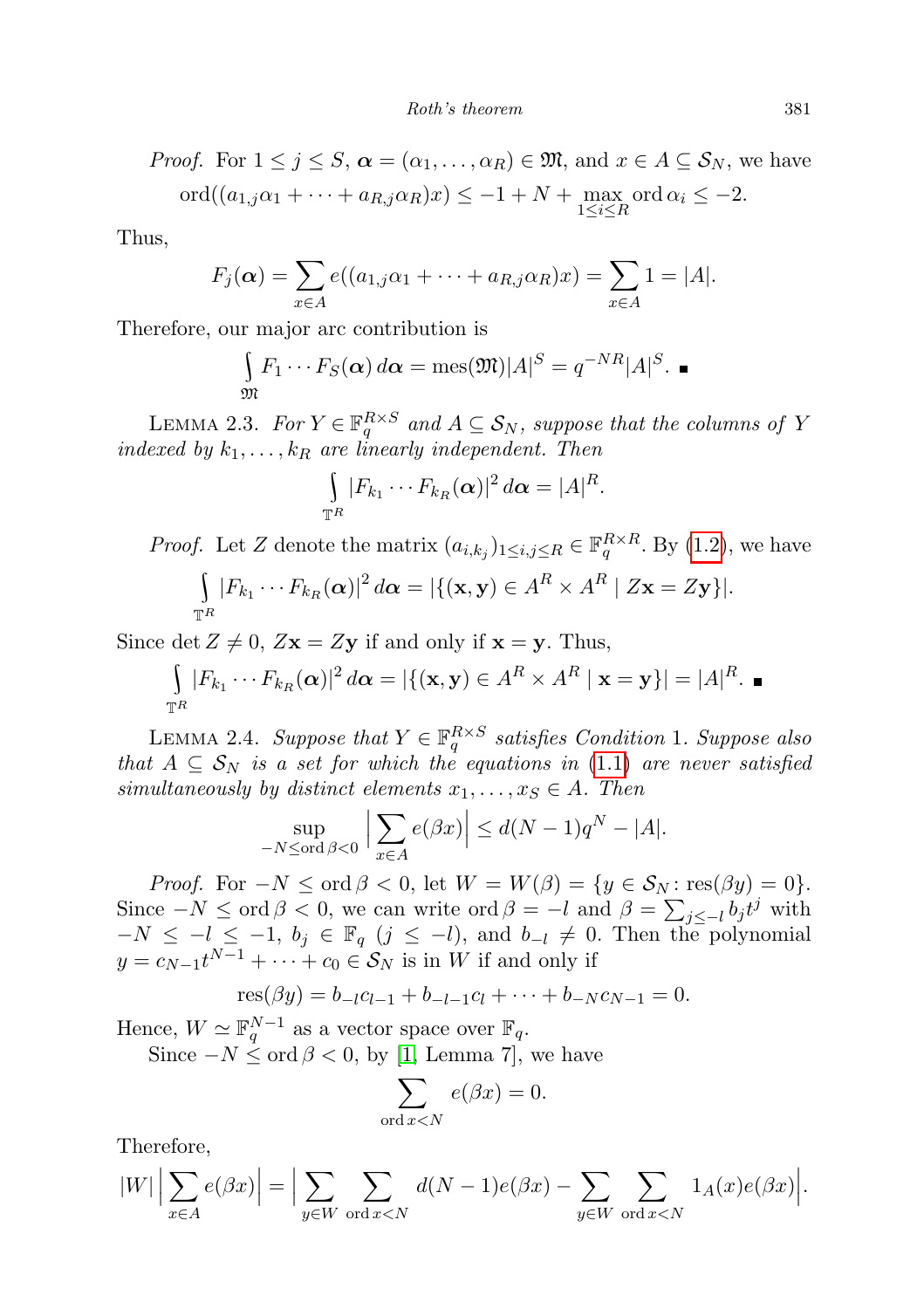For  $y \in W$ , since  $e(\beta y) = 1$  and  $y \in S_N$ , we deduce by a change of variables that

$$
\sum_{\text{ord }x < N} 1_A(x)e(\beta x) = \sum_{\text{ord }x < N} 1_A(x)e(\beta(x+y)) = \sum_{\text{ord }x < N} 1_A(x-y)e(\beta x).
$$

It follows that

$$
|W| \left| \sum_{x \in A} e(\beta x) \right| = \left| \sum_{\text{ord } x < N} \left( \sum_{y \in W} d(N-1) - \sum_{y \in W} 1_A(x-y) \right) e(\beta x) \right|
$$
  

$$
\leq \sum_{\text{ord } x < N} \left| \sum_{y \in W} d(N-1) - \sum_{y \in W} 1_A(x-y) \right|
$$
  

$$
= \sum_{\text{ord } x < N} |d(N-1)|W| - |W \cap (x-A)||.
$$

Since  $a_{i,1} + \cdots + a_{i,S} = 0$   $(1 \leq i \leq R)$  $(1 \leq i \leq R)$  and the equations in (1.1) are never satisfied simultaneously by distinct  $x_1, \ldots, x_s \in A$ , the equations in (1.[1\)](#page-1-0) are never satisfied simultaneously by distinct  $x_1, \ldots, x_S \in W \cap (x - A)$ . Since  $W \simeq \mathcal{S}_{N-1}$  as a vector space over  $\mathbb{F}_q$  and  $Y \in \mathbb{F}_q^{R \times S}$ , any invertible  $\mathbb{F}_q$ -linear transformation from W to  $S_{N-1}$  maps  $W \cap (x - A)$  to a subset of  $S_{N-1}$  for which the equations in  $(1.1)$  $(1.1)$  are never satisfied simultaneously by distinct elements of the subset. This implies that  $|W \cap (x - A)| \le d(N - 1)|W|$ . Therefore

$$
|W| \left| \sum_{x \in A} e(\beta x) \right| \le \sum_{\text{ord } x < N} \left( d(N-1)|W| - |W \cap (x - A)| \right)
$$
  
=  $d(N-1)|W|q^N - |W| |A|$ .

Thus, if  $-N \leq \text{ord } \beta < 0$ , we have

$$
\left| \sum_{x \in A} e(\beta x) \right| \le d(N-1)q^N - |A|. \blacksquare
$$

<span id="page-5-0"></span>LEMMA 2.5. Suppose that  $Y \in \mathbb{F}_q^{R \times S}$  satisfies Condition 2. Let

$$
Q = Q(Y) = \{ B \subseteq \{1, \ldots, L\} \mid |B| = L - R + 1 \}.
$$

For  $B \in Q$ , let

$$
\mathfrak{m}_B = \Big\{ \boldsymbol{\alpha} \in \mathbb{T}^R \Big| \text{ ord}\Big(\sum_{i=1}^R a_{i,k} \alpha_i\Big) \geq -N \ (k \in B) \Big\}.
$$

Then

$$
\mathfrak{m} \subseteq \bigcup_{B \in Q} \mathfrak{m}_B.
$$

*Proof.* Let  $\boldsymbol{\alpha} = (\alpha_1, \dots, \alpha_R) \in \mathfrak{m}$ . Select any R columns  $k_1, \dots, k_R$  from the first L columns of Y, and denote by  $X = (a_{i,k_j})_{1 \leq i,j \leq R} \in \mathbb{F}_q^{R \times R}$  the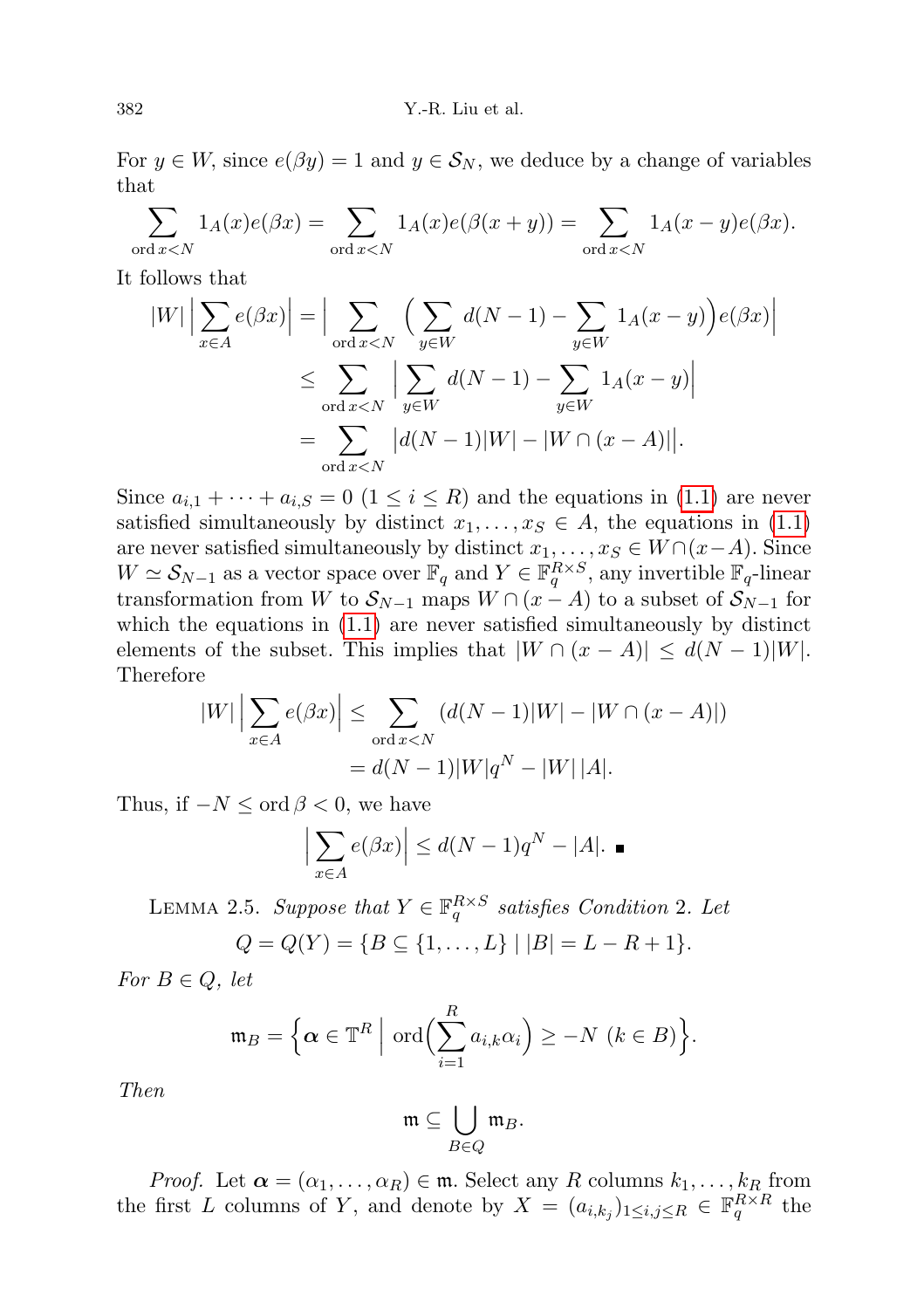matrix formed by these columns. By Condition 2, we have det  $X \neq 0$ . Write  $\alpha_i = \sum_{m \leq -1} b_{i,m} t^m \ (1 \leq i \leq R)$  with  $b_{i,m} \in \mathbb{F}_q$   $(1 \leq i \leq R, m \leq -1)$ . Thus,

$$
\sum_{i=1}^{R} a_{i,k_j} \alpha_i = \sum_{m \leq -1} \sum_{i=1}^{R} a_{i,k_j} b_{i,m} t^m \quad (1 \leq j \leq R).
$$

Suppose for the moment that for all  $1 \leq j \leq R$ , we have  $\mathrm{ord}(\sum_{i=1}^R a_{i,k_j}\alpha_i)$  $<-N$ . It follows that

<span id="page-6-0"></span>(2.2) 
$$
\sum_{i=1}^{R} a_{i,k_j} b_{i,m} = 0 \quad (-N \le m \le -1, 1 \le j \le R).
$$

Write  $\mathbf{b}_m = (b_{1,m}, \ldots, b_{R,m})$ . Then [\(2.2\)](#page-6-0) is equivalent to having  $\mathbf{b}_m X = \mathbf{0}$  $(-N \le m \le -1)$ . Since det  $X \ne 0$ , we have  $\mathbf{b}_m = \mathbf{0}$   $(-N \le m \le -1)$ . Thus,  $\alpha_i = \sum_{m < -N} b_{i,m} t^m$  ( $1 \le i \le R$ ), contradicting the fact that  $\alpha \in \mathfrak{m}$ . Thus,  $\operatorname{ord}(\sum_{i=1}^R a_{i,k_j}\alpha_i) \ge -N$  for at least one  $1 \le j \le R$ .

Since we can find an element k such that  $\text{ord}(\sum_{i=1}^{R} a_{i,k}\alpha_i) \geq -N$  amongst any R-element subset of  $\{1, \ldots, L\}$ , it follows that there are at least  $L-R+1$ values  $k \in \{1, ..., L\}$  with  $\text{ord}(\sum_{i=1}^{R} a_{i,k}\alpha_i) \geq -N$ . That is, there exists  $B \subseteq \{1, \ldots, L\}$  with  $|B| = L - R + 1$  such that  $\alpha \in \mathfrak{m}_B$ . This completes the proof of the lemma.

<span id="page-6-1"></span>LEMMA 2.6. Suppose that  $Y \in \mathbb{F}_q^{R \times S}$  satisfies Conditions 1 and 2. Suppose also that  $A \subseteq S_N$  is such that the equations in (1.[1\)](#page-1-0) are never satisfied simultaneously by distinct elements  $x_1, \ldots, x_S \in A$  and  $|A| = d(N)q^N$ . Then

$$
\int_{\mathfrak{m}} |F_1 \cdots F_S(\boldsymbol{\alpha})| d\boldsymbol{\alpha} \leq C_2 (d(N-1) - d(N))^{L-R+1} d(N)^{S-L-1} q^{N(S-R)},
$$

where  $C_2 = C_2(Y) = {L \choose L-R+1}.$ 

*Proof.* Let  $Q = Q(Y)$  and  $\mathfrak{m}_B$   $(B \in Q)$  be as in Lemma [2.5.](#page-5-0) We have

$$
\int_{\mathfrak{m}_B} |F_1 \cdots F_S(\boldsymbol{\alpha})| d\boldsymbol{\alpha} \leq \Big(\sup_{\boldsymbol{\alpha} \in \mathfrak{m}_B} \prod_{j \in B} |F_j(\boldsymbol{\alpha})|\Big) \int_{\mathbb{T}^R} \Big| \prod_{j \notin B} F_j(\boldsymbol{\alpha}) \Big| d\boldsymbol{\alpha}.
$$

By Condition 2, there are two disjoint  $R$ -element subsets  $U$  and  $V$  of  $\{1,\ldots,S\} \setminus B$  such that the columns of Y indexed by either set are linearly independent. By Lemma [2.3](#page-4-1) and the Cauchy–Schwarz inequality,

$$
\int_{\mathbb{T}^R} \left| \prod_{j \notin B} F_j(\alpha) \right| d\alpha \le |A|^{S-|B|-2R} \int_{\mathbb{T}^R} \left| \prod_{j \in U} F_j(\alpha) \right| \left| \prod_{j \in V} F_j(\alpha) \right| d\alpha
$$
\n
$$
\le |A|^{S-|B|-2R} \left( \int_{\mathbb{T}^R} \left| \prod_{j \in U} F_j(\alpha) \right|^2 d\alpha \right)^{1/2} \left( \int_{\mathbb{T}^R} \left| \prod_{j \in V} F_j(\alpha) \right|^2 d\alpha \right)^{1/2}
$$
\n
$$
= |A|^{S-|B|-2R} |A|^R = |A|^{S-|B|-R}.
$$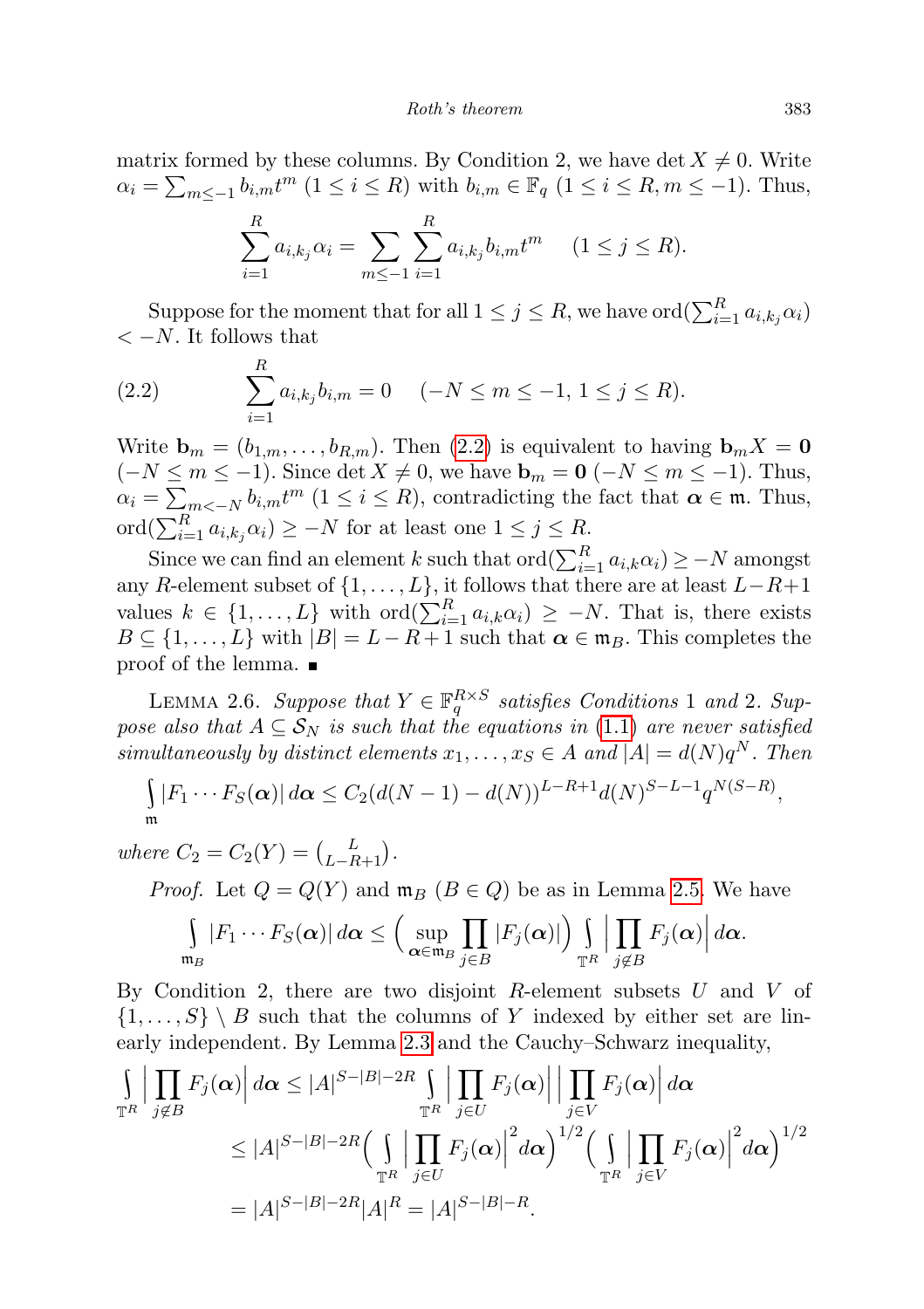By Lemma [2.4,](#page-4-0) we see that for  $j \in B$ ,

$$
\sup_{\alpha \in \mathfrak{m}_B} |F_j(\alpha)| \leq (d(N-1) - d(N))q^N.
$$

Thus,

$$
\int_{\mathfrak{m}_B} |F_1\cdots F_S(\boldsymbol{\alpha})| d\boldsymbol{\alpha} \le (d(N-1)-d(N))^{L-R+1}d(N)^{S-L-1}q^{N(S-R)}.
$$

We have seen in Lemma [2.5](#page-5-0) that  $\mathfrak{m} \subseteq \bigcup_{B \in Q} \mathfrak{m}_B$ . Since  $|Q| = {L \choose L-R+1} = C_2$ , we can deduce from the above inequality that

$$
\int_{\mathfrak{m}} |F_1 \cdots F_S(\boldsymbol{\alpha})| d\boldsymbol{\alpha} \leq C_2 (d(N-1) - d(N))^{L-R+1} d(N)^{S-L-1} q^{N(S-R)}.
$$

This completes the proof of the lemma.

We are now ready to prove Theorem [1.1.](#page-1-1)

*Proof of Theorem [1.1.](#page-1-1)* Suppose that  $A \subseteq S_N$  is a set for which the equa-tions in (1.[1\)](#page-1-0) are never satisfied simultaneously by distinct  $x_1, \ldots, x_S \in A$ and  $|A| = d(N)q^N$ . By [\(2.1\)](#page-3-0), we have

$$
\left|\int_{\mathfrak{M}} F_1\cdots F_S(\boldsymbol{\alpha})\,d\boldsymbol{\alpha}\right|-\left|\int_{\mathfrak{m}} F_1\cdots F_S(\boldsymbol{\alpha})\,d\boldsymbol{\alpha}\right|\leq T(A).
$$

On applying Lemmas [2.1,](#page-3-1) [2.2,](#page-3-2) and [2.6,](#page-6-1) there exist positive constants  $C_1$ and  $C_2$  such that

$$
d(N)^S q^{N(S-R)} - C_2 (d(N-1) - d(N))^{L-R+1} d(N)^{S-L-1} q^{N(S-R)} \leq C_1 d(N)^{S-R-1} q^{N(S-R-1)}.
$$

Thus,

<span id="page-7-1"></span>
$$
(2.3) \quad d(N)^S - C_1 d(N)^{S-R-1} q^{-N} - C_2 (d(N-1) - d(N))^{L-R+1} d(N)^{S-L-1} \le 0.
$$
  
Let

$$
C = \max\{(2C_1)^{R/((R+1)(L-R+1))}\sup_{N\in\mathbb{N}}(Nq^{-NR/((R+1)(L-R+1))}),
$$
  

$$
(2C_2)^{1/(L-R+1)}2^{(L+1)/R}(L-R+1)/R, 1\}.
$$

We now claim that for all  $N \in \mathbb{N}$ , one has

(2.4) 
$$
d(N) \leq \left(\frac{C}{N}\right)^{(L-R+1)/R}
$$

This statement will follow by induction. Since  $d(N) \leq 1$ , [\(2.4\)](#page-7-0) holds trivially when  $N = 1$ . Let  $N > 1$ , and assume that

.

<span id="page-7-0"></span>
$$
d(N-1) \le \left(\frac{C}{N-1}\right)^{(L-R+1)/R}.
$$

We consider two cases.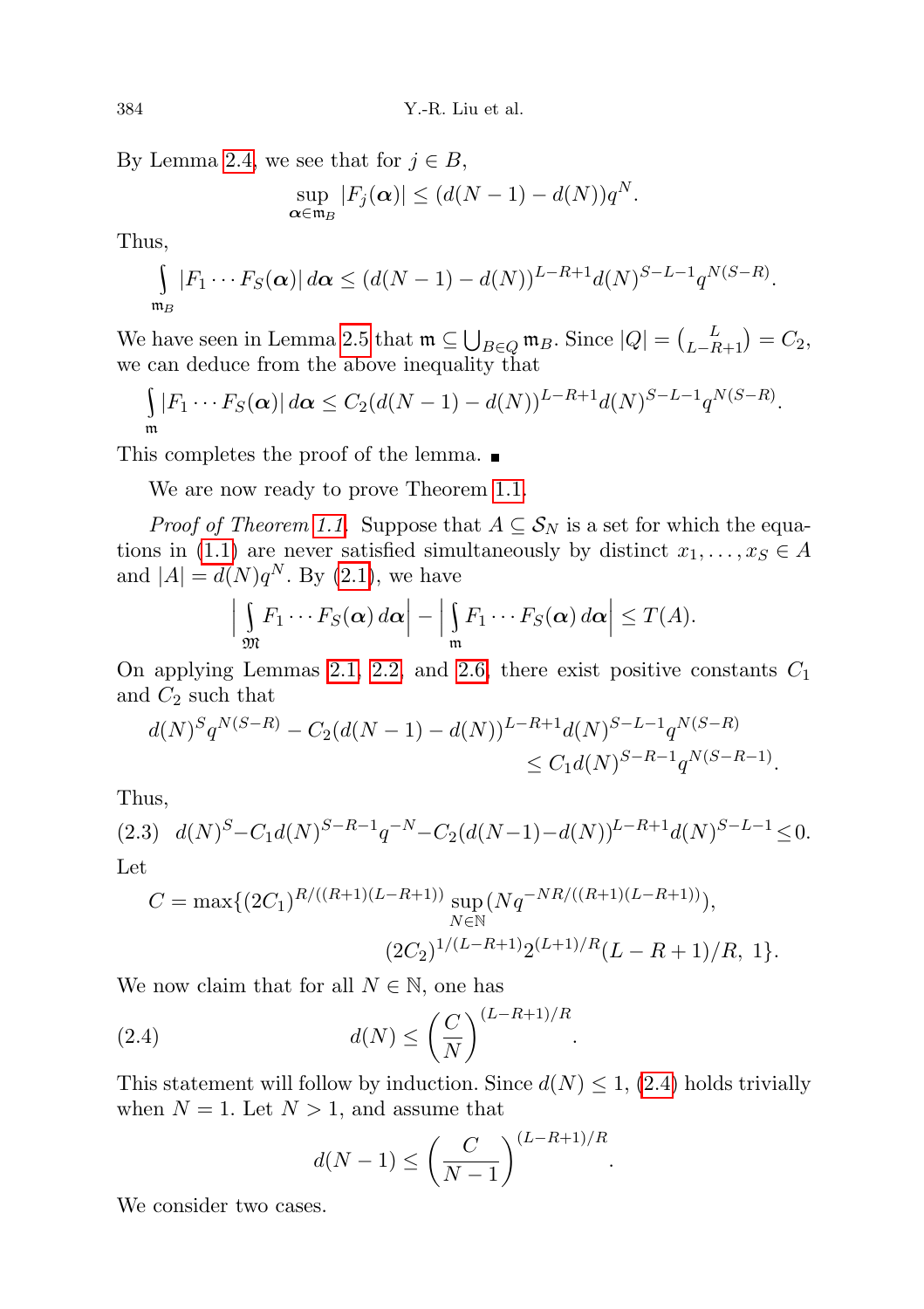Roth's theorem 385

CASE 1: 
$$
d(N)^S - C_1 d(N)^{S-R-1} q^{-N} \le \frac{1}{2} d(N)^S
$$
. Then  

$$
d(N) \le (2C_1)^{1/(R+1)} q^{-N/(R+1)}
$$
.

Since

$$
C \ge (2C_1)^{R/((R+1)(L-R+1))} (Nq^{-NR/((R+1)(L-R+1))}),
$$

we obtain

$$
d(N) \le (C/N)^{(L-R+1)/R}.
$$

CASE 2:  $d(N)^S - C_1 d(N)^{S-R-1} q^{-N} > \frac{1}{2}$  $\frac{1}{2}d(N)^S$ . We may deduce from [\(2.3\)](#page-7-1) that

<span id="page-8-1"></span>
$$
d(N)^{L+1} < 2C_2(d(N-1) - d(N))^{L-R+1}.
$$

By setting  $C_3 = (2C_2)^{-1/(L-R+1)}$ , we have (2.5)  $C_3 d(N)^{(L+1)/(L-R+1)} + d(N) < d(N-1).$ 

Let  $f(x) = (C/x)^{(L-R+1)/R}$ . By the mean value theorem, there exists  $\theta_N \in [0,1]$  such that

$$
f(N-1) - f(N) = f'(N - \theta_N)(-1)
$$
  
=  $C^{(L-R+1)/R}(L - R + 1)R^{-1}(N - \theta_N)^{-(L+1)/R}$ .

Since  $C \ge C_3^{-1} 2^{(L+1)/R} (L - R + 1)/R$ , it follows that

<span id="page-8-0"></span>
$$
(2.6) \quad f(N-1) - f(N) \le C^{(L-R+1)/R} (L - R + 1)R^{-1} (N - 1)^{-(L+1)/R}
$$
  
=  $C^{(L+1)/R} C^{-1} (L - R + 1)R^{-1} (N - 1)^{-(L+1)/R}$   
 $\le C^{(L+1)/R} C_3 2^{-(L+1)/R} (N - 1)^{-(L+1)/R}$   
 $\le C_3 C^{(L+1)/R} N^{-(L+1)/R}.$ 

From the induction hypothesis and [\(2.6\)](#page-8-0), we obtain

$$
d(N-1) \le f(N-1) \le C_3 \left(\frac{C}{N}\right)^{\frac{L+1}{R}} + f(N)
$$
  
=  $C_3 \left(\frac{C}{N}\right)^{\frac{L-R+1}{R} \cdot \frac{L+1}{L-R+1}} + \left(\frac{C}{N}\right)^{\frac{L-R+1}{R}}.$ 

On recalling [\(2.5\)](#page-8-1), we have

 $\mathbf{r}$ <sub>11</sub>

$$
C_3 d(N)^{\frac{L+1}{L-R+1}} + d(N) < d(N-1) \\
\leq C_3 \left( \frac{C}{N} \right)^{\frac{L-R+1}{R} \cdot \frac{L+1}{L-R+1}} + \left( \frac{C}{N} \right)^{\frac{L-R+1}{R}}.
$$

Since  $C_3 x^{\frac{L+1}{L-R+1}} + x$  is an increasing function in x, we have  $d(N) \le (C/N)^{(L-R+1)/R}.$ 

On combining Cases 1 and 2, the inequality [\(2.4\)](#page-7-0) follows. This completes the proof of Theorem [1.1.](#page-1-1)  $\blacksquare$